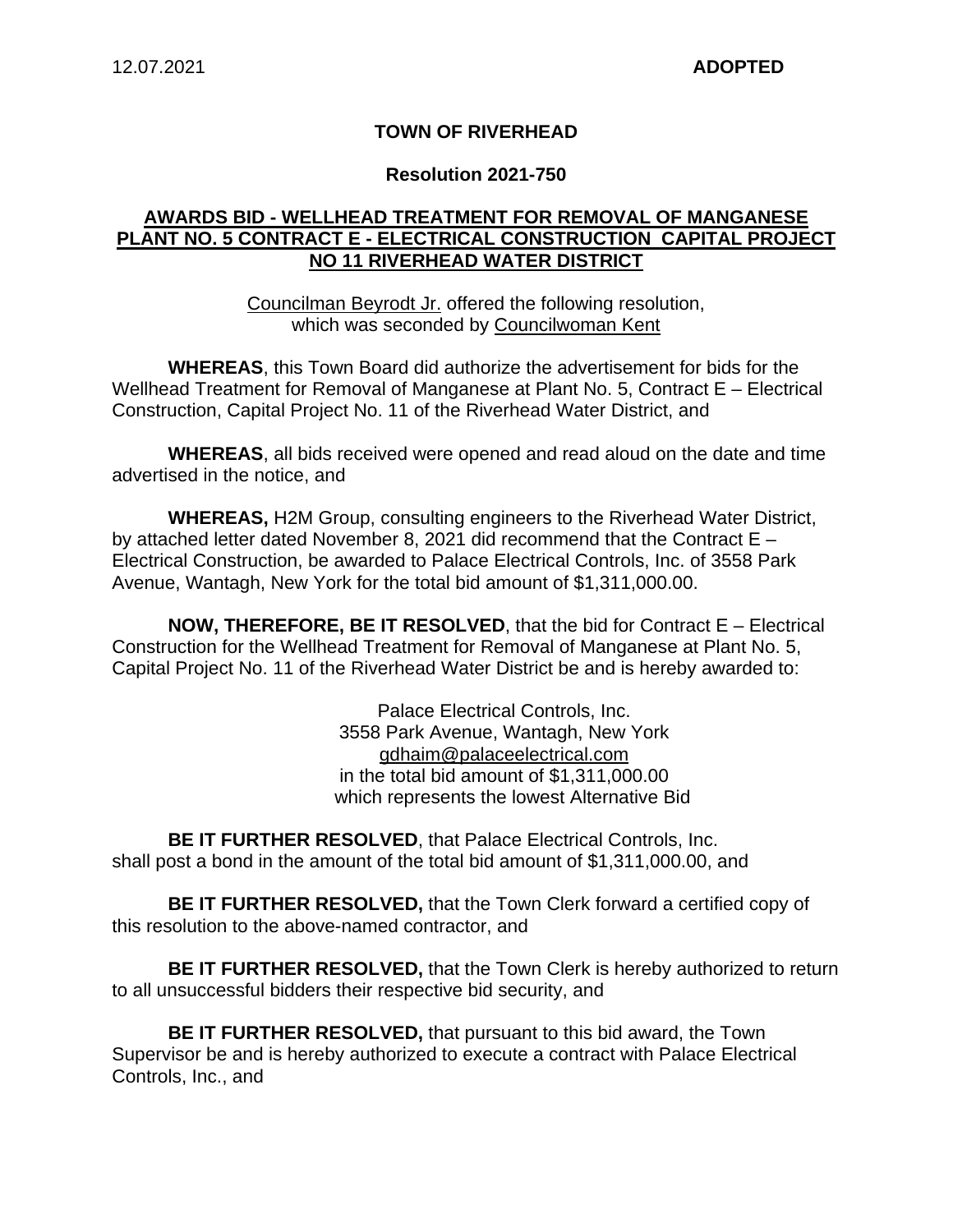**BE IT FURTHER RESOLVED,** that upon completion of fully executed contracts and the filing of said contract with the Town Clerk, the Town Clerk is hereby authorized to release to the successful bidder the bidder's bid security, and be it further

**RESOLVED**, all Town Hall Departments may review and obtain a copy of this resolution from the electronic storage device and if needed, a certified copy of same may be obtained from the Office of the Town Clerk.

# **THE VOTE**

| <b>RESULT:</b> | <b>ADOPTED [UNANIMOUS]</b>                                |  |
|----------------|-----------------------------------------------------------|--|
| <b>MOVER:</b>  | Frank Beyrodt Jr., Councilman                             |  |
|                | <b>SECONDER:</b> Catherine Kent, Councilwoman             |  |
| <b>AYES:</b>   | Yvette Aguiar, Catherine Kent, Frank Beyrodt Jr., Kenneth |  |
|                | Rothwell                                                  |  |
| <b>ABSENT:</b> | <b>Tim Hubbard</b>                                        |  |